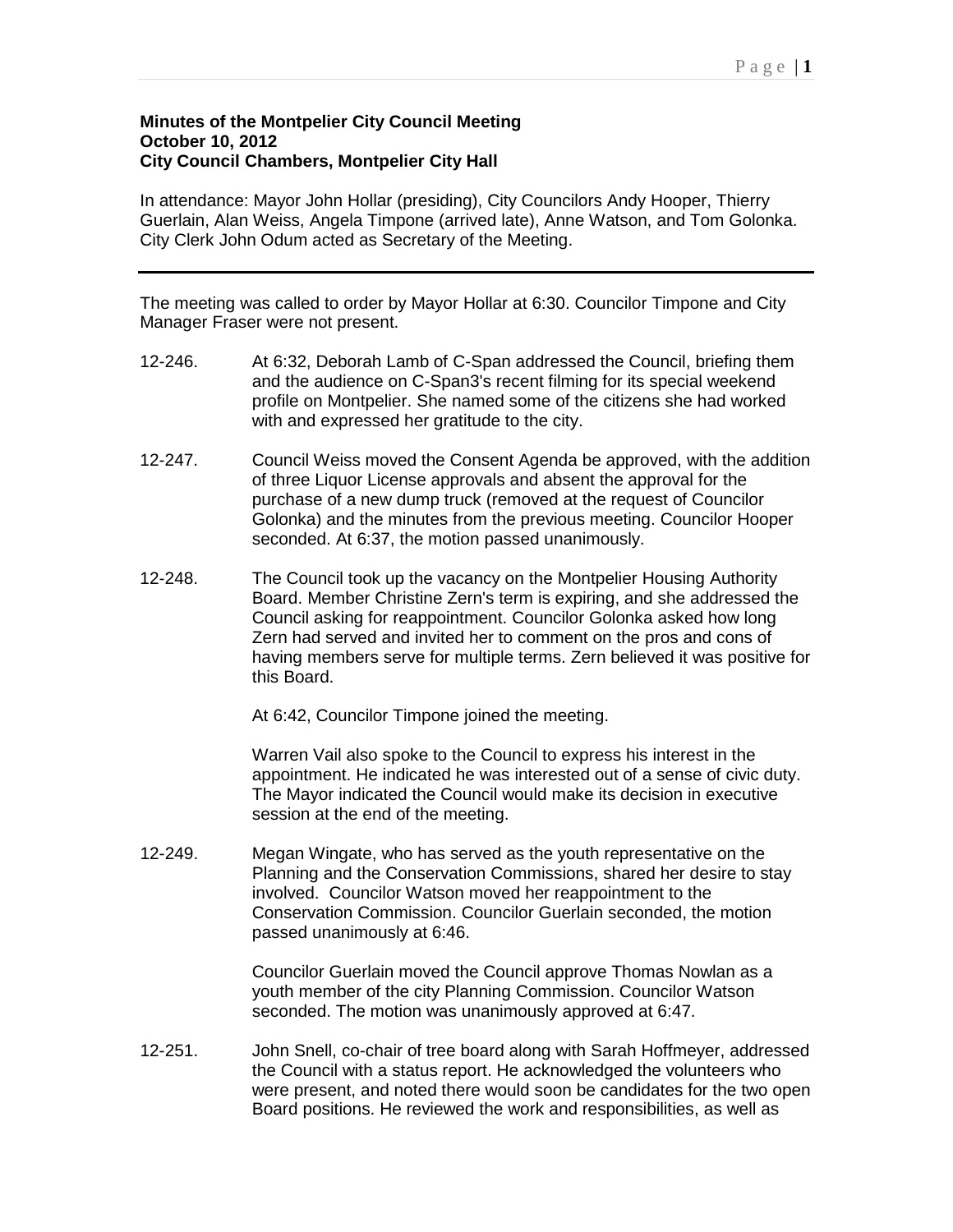broader goals, of the Board, and praised Tree Warden Geoff Beyer, with whom Snell often works closely. Snell shared his desire to plant 100 new trees in the next couple years, and reviewed the preparations for the likely arrival of the emerald ash beetle to the area. He referenced his working in partnership with the Public Works Department, detailed volunteer activities, and indicated he was talking to possible new Board members.

12-252. After an introduction by the Mayor, Carl Johnson (the Budget Committee Chair) presented the committee's report at 6:58, noting that the committee dissolved itself at the close of its last meeting. He identified other budget committee members present (Justin Turcotte, Rob Kasow, Phil Dodd, Jean Olson, Harris Webster, Bob Gross, David Beatty, Toni Hartrich, Sue Zeller, Jeffrey Francis, Nolan Langwell, Mike Barranco, and Larry Myers.) Johnson noted that the committee worked through ten subcommittees to generate its report.

> Councilor Guerlain asked for clarification on some of the terms used in the public safety portion of the report. At the Mayor's request, Gross explained why the group focused on the Fire Department rather than the Police Department (which was largely addressed already in the Matrix report). Councilor Guerlain engaged the group on whether or not there were more savings and efficiencies to be found in public safety.

> Francis noted that the City is well-served by its public safety operations, but there can always be more savings - and that managers should be trained to identify them. Francis also praised the quality of the committee's work.

Councilor Weiss wondered about Montpelier's debt burden per capita as compared to other municipalities. Hatrick responded that the city was on the high side, but that comparisons were difficult. Kasow added that he absolutely believed the debt was high, and that the city was on course to build a level of indebtedness beyond the council's policy. Councilor Guerlain wondered if other municipalities have debt payment years where payments apply only to the debt service, rather than the principle. The committee indicated they had not examined that question. A discussion of the nature of bonds followed.

Councilor Guerlain expressed concern that the public may not be sufficiently prioritizing infrastructure needs.

Councilor Golonka expressed disappointment that the report did not specifically address equipment budgets, which concern him.

The Mayor engaged several on the committee about the organizational structure in regards to the Recreation Department (whether it should remain under the school system, whether it should be brought into the city and managed with the Senior Center, what other cities have done, etc.).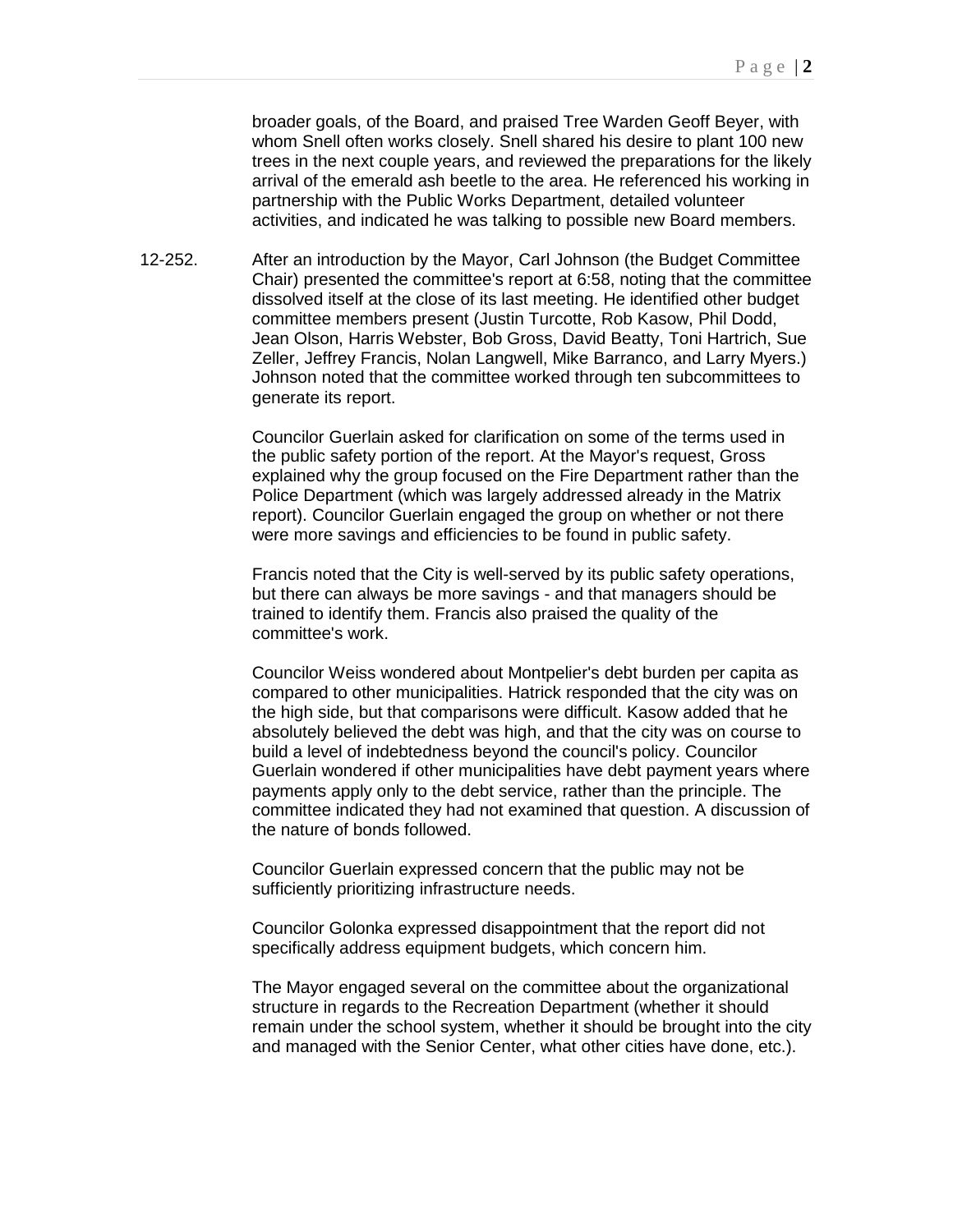Several members of the committee indicated they would remain available to work with the Council, despite the recent dissolution of the committee. Councilors Watson and Golonka praised the committee.

Councilor Guerlain probed the committee on why the planning and development budget had increased 36% in recent years, but their payroll hadn't. The committee had no firm answer, and Guerlain expanded his line of questioning to ask whether the department had become too expansive in its activities. Olson cited the Matrix report's concerns about planning department core functions, and its recommendation that core functions be defined. Mayor Hollar expressed concerns that there could be mission conflicts within the department. Guerlain also questioned the cost efficiency of the department's planning software.

Councilor Weiss moved that the City Council receive the report with its commendation to the committee. Councilor Guerlain seconded. The motion passed unanimously at 7:55.

12-253. The Council took a brief recess before reconvening at 8:04, when Paul Carnahan provided an update on the City Hall sign project. He reported on the reasoning behind the Design Review Committee's rejection of the sign (objections to the color, the need to drill into the building face, and concerns that the sign was contrary to the original intent behind the building design). He presented a second proposal for a sign in the area currently used by Lost Nation Theater for its banners. Councilors generally expressed preference for the rejected proposal.

> Councilors Guerlain and Timpone expressed their desire that the City Hall have a sign, and had anecdotal evidence that the public's identification of the building as the City Hall was lacking, and problematic. Guerlain wondered about the possibility of affixing letters with adhesive, rather than drilling.

> Councilor Golonka quoted from ordinances he indicated gave the Council sole authority over identification signage, and suggested the Council proceed with the sign regardless of the design review vote. Mayor Hollar suggested that members of the committee be invited in to explain their decision before the Council takes further action.

Councilor Golonka moved that the city move forward with the proposal over the objections of the Design Review Committee. Councilor Weiss seconded. During the discussion, Councilor Guerlain indicated the city should go forward with an adhesive option. At 8:20, the motion was approved 5-0, with Councilor Watson abstaining.

12-254. The Council was addressed by members of the Montpelier Community Fund Board, who had modifications to their proposed procedures. Bernie Lambek passed out a final edit which differed from the one provided to the Council before the meeting. The new proposals included absorbing all the arts grant funding into the fund process. Lambek responded to Councilor Golonka that the Fund Board would not return to the Council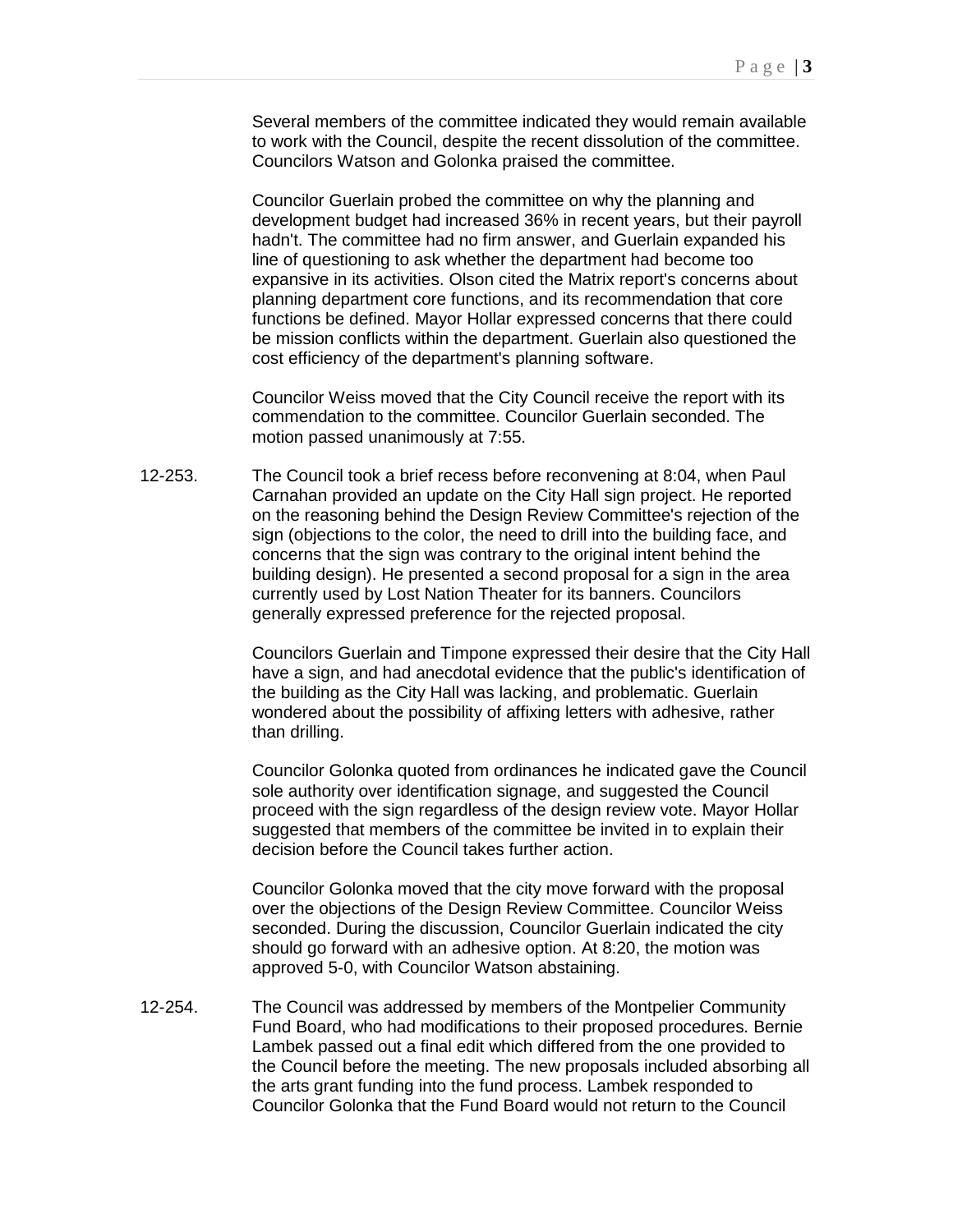with its specific application form. The Mayor felt that requiring Council approval on the application form would be cumbersome, but asked that the Board run the final form by the Council when it was available.

Councilor Weiss asked about the Board's staffing needs and supervision. The Mayor indicated there would be staff support through the City Manager's office, and that the Board would report directly to the Council.

Councilor Hooper moved that the Council approved the revised guidelines, and specify that \$10,000 of the fund be set aside for arts grants. Councilor Golonka seconded. The motion passed unanimously at 8:35.

12-255. The final disposition of the Hebert Road transmitter was discussed, with residents Lara Merchant and Jim Hutton returning before the Council. Councilor Golonka moved the issue be taken off the table, with Councilor Timpone seconding. The motion passed unanimously at 8:38.

> Councilor Golonka reviewed the history of the issue and the work of the Board subcommittee put together to address it. He felt the City had done what they could to mitigate the issue, and repeated his preference that the neighborhood reference work out a cost share with the city to cover a full transition to a hardwired warning system (which the resident indicated was still their desired outcome). The Mayor described the issue as a difficult one.

> Councilor Guerlain suggested that if the Council acceded to the neighborhoods request, it would be comparable to demanding that police stop using radios and that all cell phones be banned from schools. He was concerned about the political message a decision to replace the system would send in regards to radio frequencies and claims of their effect on human health which he believed ran contrary to science. Councilor Timpone suggested it was not an issue of science, but of making accommodations for residents at their request. Councilor Weiss suggested it was a negligible expenditure to replace the system as the residents requested, and that not every expenditure of the city has to serve every citizen.

Councilors Timpone, Weiss and Golonka discussed how a motion to replace the system could be worded that would not be used as political fodder by activists working to limit radio frequency radiation for health reasons. Councilor Guerlain and Mayor Hollar suggested there was no adequate wording.

Daniel Stein of Plainfield (the ORCA technician, who indicated his views were his alone, and did not reflect the views of ORCA), said that a decision to replace the system at the citizens' request should be a point of pride. He expressed concern about the health effects as presented by the citizens.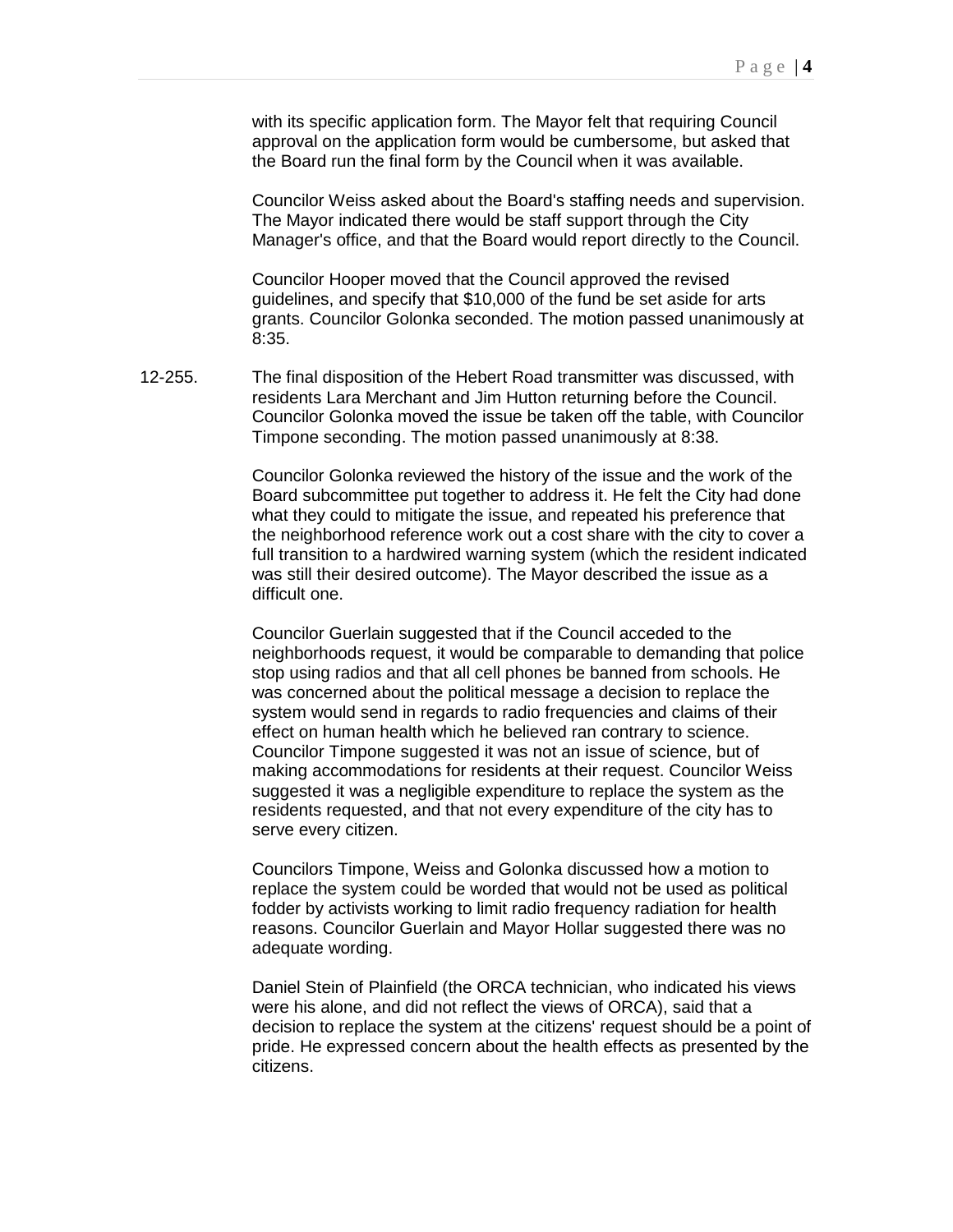Councilor Weiss moved that the Council "approve the expenditure of \$5000 to hardwire the instrument on Hebert Road." Councilor Timpone seconded. The motion passed 4-1 at 9:14, with Councilors Weiss, Timpone, Golonka and Watson voting aye, Councilor Guerlain voting nay, and Councilor Hooper abstaining.

12-248. Councilor Guerlain moved that the Council go into executive session to discuss the Housing Review Board appointment. Councilor Watson seconded. The motion was approved unanimously at 9:15.

> At 9:18, Councilor Hooper moved that the Council return to open session. Councilor Watson seconded. The motion passed unanimously at 9:18.

Councilor Hooper moved that Christine Zern be reappointed to the Housing Review Board. Councilor Timpone seconded the motion, which passed unanimously at 9:19.

12-247.c. The Council returned to the question, originally on the consent agenda, as to whether to approve the purchase of a dump truck. Councilor Golonka indicated he had pulled the item - and intended to vote nay - in an effort to force a discussion on escalating equipment purchases that he felt had not received adequate attention. Todd Law indicated that the Public Works Department had provided the Council with a plan in the past, but Golonka felt his action would incentivize a more thorough accounting and discussion within the Council.

> Councilor Hooper moved the Council approve the truck purchase. Councilor Timpone seconded. The motion passed 5-1, with Councilor Golonka voting nay.

12-256. Councilor Weiss reported on the open house at the Community College of Vermont and spoke highly of the new location. He praised the City for supporting several diverse colleges. He also reminded Councilors to provide him with recommendations for the Charter Review Committee to act on.

> Councilor Watson reported that the Energy Committee would like to have an energy fair before town meeting day. She also indicated there would be a state weatherization challenge which would not cost the City, but would mean weatherization crews on site.

Councilor Golonka indicated he would not make the upcoming regional services meeting, and expressed concern about the direction the group was moving. Councilor Weiss assured him that he would attend, and reviewed the challenge faced by the group. Councilor Timpone suggested a fuller discussion of the matter be a future agenda item (the Mayor concurred). Councilor Golonka added that the City should promote the regionalization of emergency dispatch functions and briefly touched on the challenges to creating a fair system. The Mayor agreed that it could be pursued on behalf of the Council.